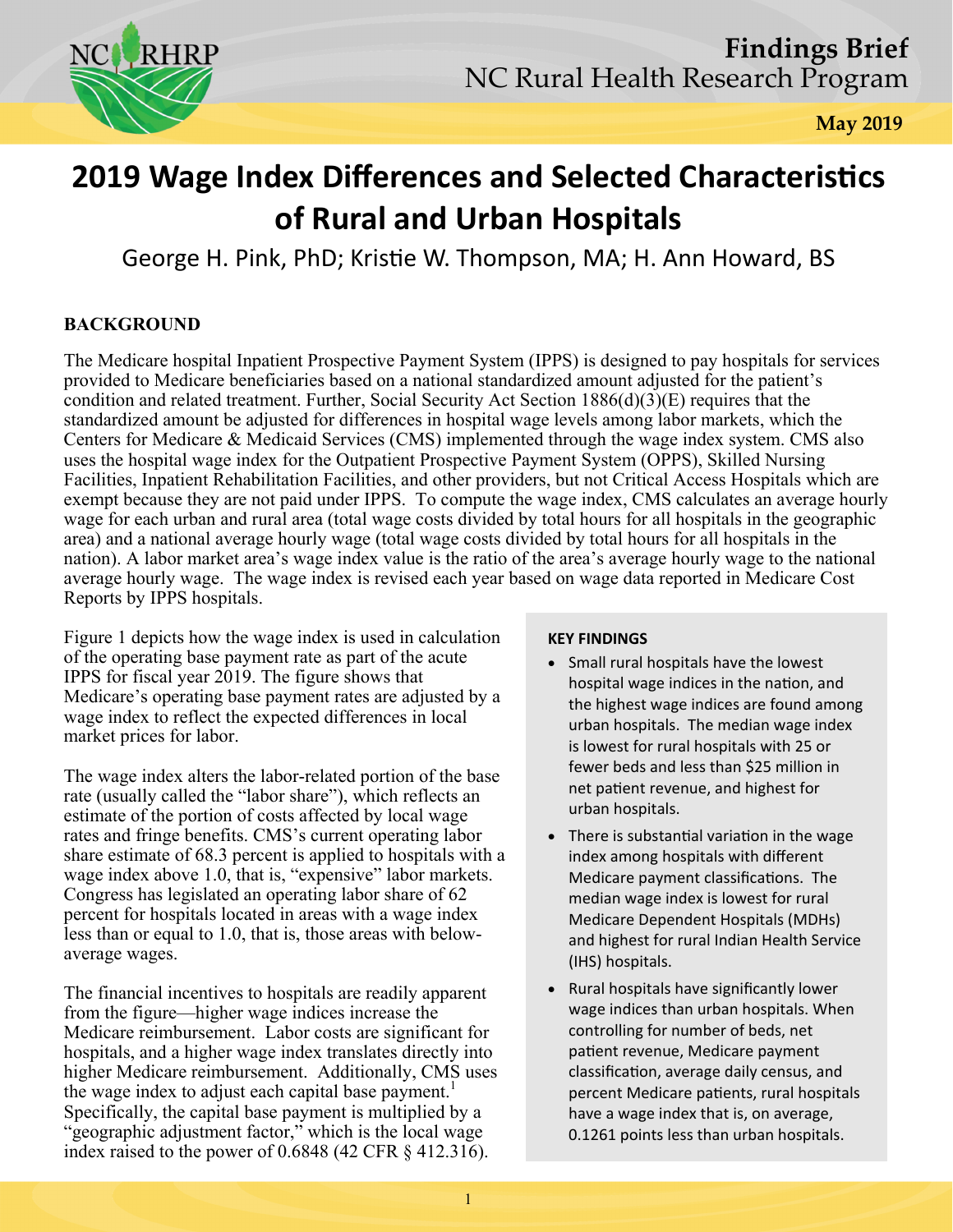#### **Figure 1. CMS Hospital Wage Index Calculation**



In a companion findings brief, we describe some of the issues with the wage index and rural hospitals.<sup>2</sup> On April 23, 2019, CMS released its annual proposed update for the hospital IPPS for fiscal year 2020 that starts in October 2019.<sup>3</sup> In the proposed update, CMS recognizes that there are disparities within the current wage index system.

To address these disparities, CMS is proposing that hospitals with a wage index value below the 25th percentile get an increase that is "half the difference between the otherwise applicable wage index value for that hospital and the 25th percentile wage index value across all hospitals" and decreasing the wage index for hospitals above the 75th percentile so "Medicare spending does not increase as a result of this proposal." CMS also proposes removing the urban to rural hospital reclassifications for calculating the rural floor wage index value starting in fiscal year 2020. To mitigate payment decreases due to these proposals, CMS proposes a 5 percent cap on any decrease in a hospital's wage index from its final wage index for fiscal year 2019.4

In the CMS fact sheet about the proposed 2020 IPPS update, there is a subsection entitled "Rethinking Rural Health" where it is stated that "In last year's proposed rule, we invited comments on, and suggestions, and recommendations for changes to the Medicare wage index. Many responses reflected a common concern that the current wage index system perpetuates and exacerbates the disparities between high and low wage index hospitals. To help address these wage index disparities, we are proposing changes to the wage index calculation."5 **The purpose of this study is to characterize the wage index disparities by describing and comparing the wage indices of rural and urban hospitals by the number of beds, the amount of net patient revenue, and Medicare payment classification.** 

### **METHOD**

Wage index values for facilities with acute care beds were obtained from the Impact Analysis from CMS Inpatient PPS fiscal year 2019 Final Rules.<sup>6</sup> Hospital financial information was obtained from the Hospital Cost Report Information System (September 30, 2018). Facilities were classified as rural using the definition of the Federal Office of Rural Health Policy (FORHP).<sup>7</sup> Facilities in Puerto Rico were excluded because of data limitations. Simple multiple regression was used to analyze the relationship between wage index and rural / urban location, number of beds, net patient revenue, Medicare payment classification, average daily census, and percent Medicare patients.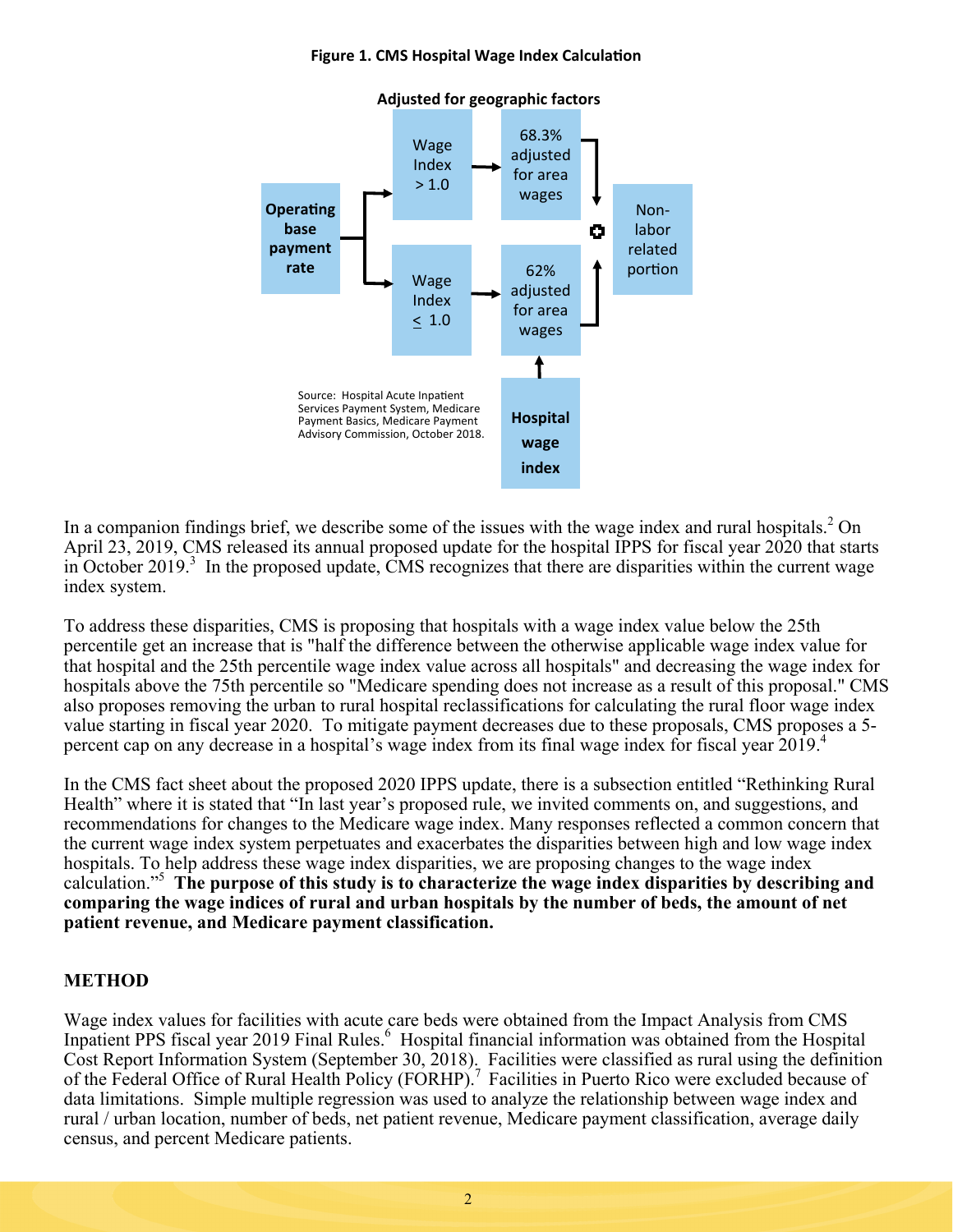## **RESULTS**

Figure 2 shows the 2019 wage index by number of acute beds. The figure and accompanying data table show that: 1) among rural hospitals, the median wage index consistently increases with the number of beds, from 0.8184 for 1-25 bed hospitals up to 0.8582 for hospitals  $> 100$  beds, and; 2) the median wage index for urban hospitals (0.9730) is substantially higher than the median wage index for rural hospitals of any bed size.



**Figure 2. 2019 Wage Index by Number of Beds** 

|                       |                            | 2019 Wage Index Descriptive Statistics |               |             |                |
|-----------------------|----------------------------|----------------------------------------|---------------|-------------|----------------|
| <b>Number of Beds</b> | <b>Number of Hospitals</b> | <b>Minimum</b>                         | <b>Median</b> | <b>Mean</b> | <b>Maximum</b> |
| Rural 1-25            | 75                         | 0.6699                                 | 0.8184        | 0.9213      | 1.6726         |
| Rural 26-50           | 339                        | 0.6699                                 | 0.8283        | 0.8753      | 1.9343         |
| <b>Rural 51-100</b>   | 327                        | 0.6699                                 | 0.8571        | 0.9013      | 1.7972         |
| Rural $>100$          | 229                        | 0.6699                                 | 0.8582        | 0.8801      | 1.5850         |
| Urban (1-1,942)       | 2,311                      | 0.6699                                 | 0.9730        | 1.0309      | 1.9343         |
| Total                 | 3,281                      | 0.6699                                 | 0.9342        | 0.9888      | 1.9343         |

Note: Total number of hospitals for the figure and data table include rural and urban hospitals with a 2019 wage index (3,332) excluding hospitals in Puerto Rico (51), which equals 3,281. Included in the data are Indian Health Service (IHS) hospitals, all of which have a 2019 wage index of 1.4448 (in AZ, MN, MS, MT, NM, NC, ND, OK, and SD) or a 2019 wage index of 1.9343 in AK.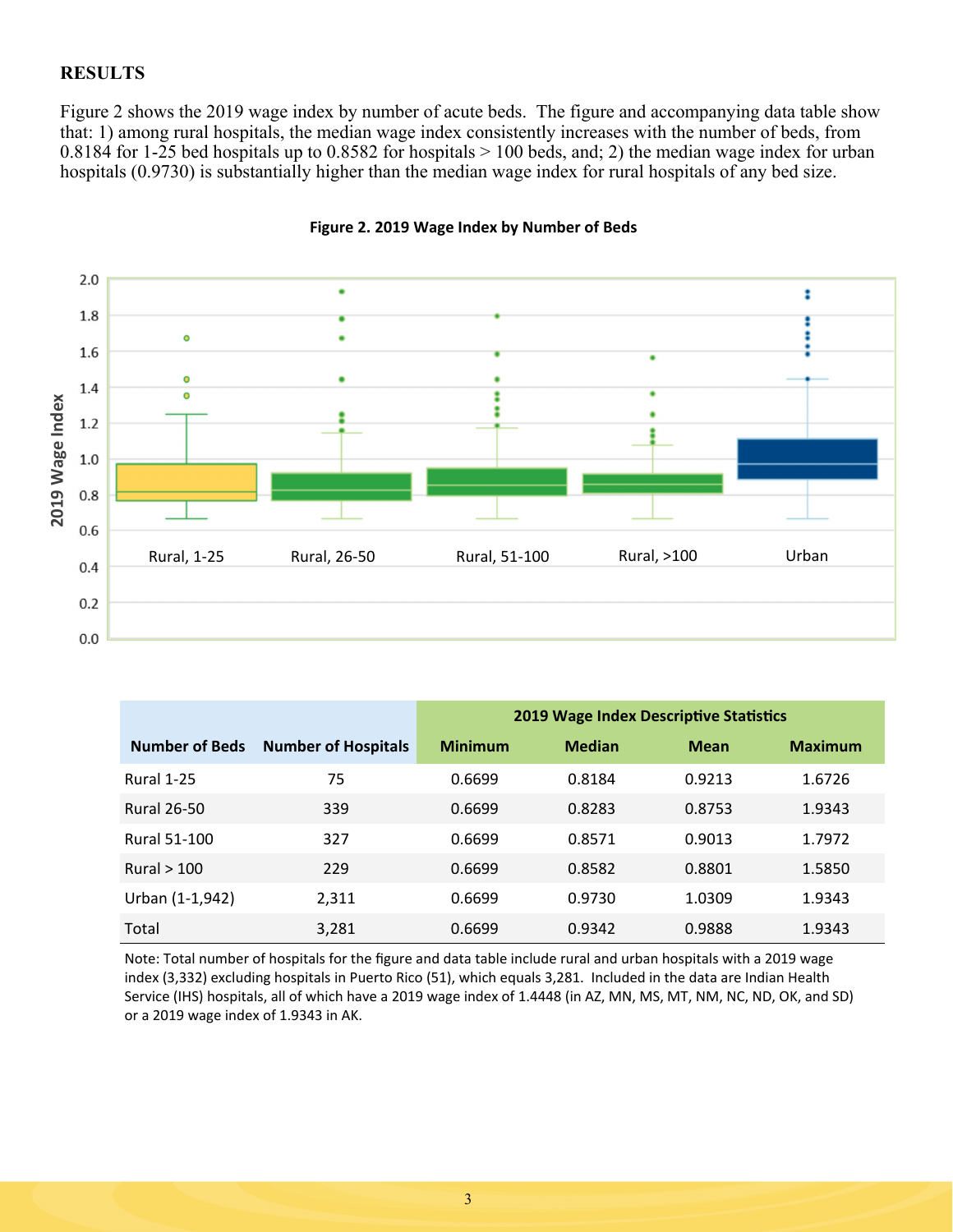Figure 3 shows the 2019 wage index by net patient revenue. The figure and accompanying data table show that: 1) among rural hospitals, the median wage index consistently increases with net patient revenue, from 0.7761 for hospitals with less than \$25 million in net patient revenue up to 0.9074 for hospitals with greater than \$100 million in net patient revenue, and; 2) the median wage index for urban hospitals (0.9720) is substantially higher than the median wage index for rural hospitals of any net patient revenue.



Figure 3. 2019 Wage Index by Net Patient Revenue (\$ millions)

|                                   |                            | 2019 Wage Index Descriptive Statistics |               |             |                |
|-----------------------------------|----------------------------|----------------------------------------|---------------|-------------|----------------|
| Net Patient Revenue (\$ millions) | <b>Number of Hospitals</b> | <b>Minimum</b>                         | <b>Median</b> | <b>Mean</b> | <b>Maximum</b> |
| Rural \$0-\$25                    | 206                        | 0.6699                                 | 0.7761        | 0.7910      | 1.2492         |
| Rural \$26-\$50                   | 178                        | 0.6699                                 | 0.8100        | 0.8276      | 1.3535         |
| Rural \$51-75                     | 159                        | 0.7020                                 | 0.8582        | 0.8939      | 1.7972         |
| Rural \$76-\$100                  | 139                        | 0.7308                                 | 0.8724        | 0.9072      | 1.5850         |
| Rural > \$100                     | 255                        | 0.7095                                 | 0.9074        | 0.9427      | 1.7814         |
| Urban                             | 2,254                      | 0.6699                                 | 0.9720        | 1.0237      | 1.9011         |
| Total                             | 3,191                      | 0.6699                                 | 0.9291        | 0.9797      | 1.9011         |

Note: Total number of hospitals for the figure and data table include rural and urban hospitals with a 2019 wage index (3,332) minus hospitals in Puerto Rico (51), excluding hospitals with missing data (90), which equals 3,191.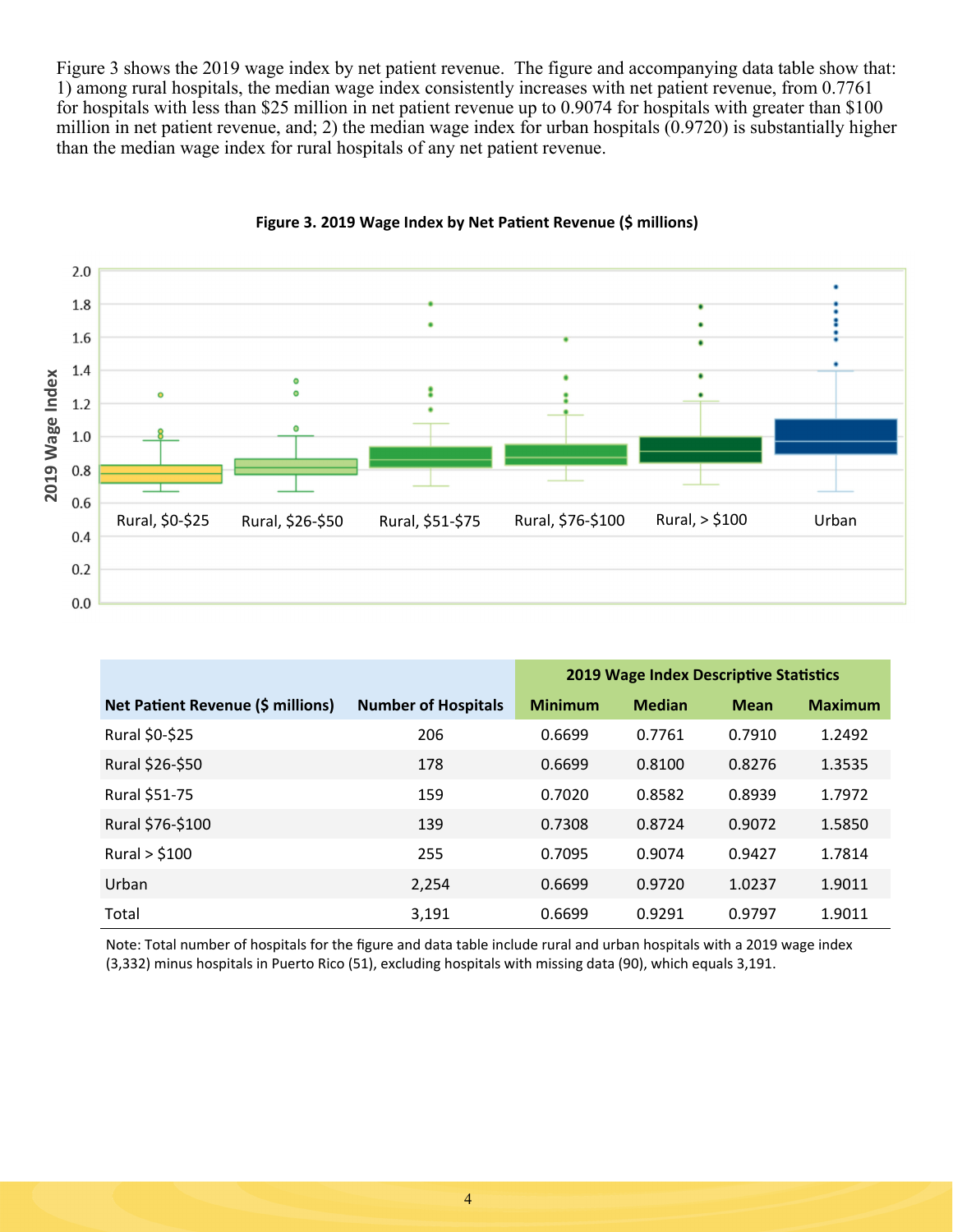Figure 4 shows the 2019 wage index by Medicare payment classification, sorted in ascending order—Medicare Dependent Hospital (MDH), Prospective Payment System (PPS), Sole Community Hospital (SCH), Rural Referral Center (RRC), Sole Community Hospital/Rural Referral Center (SCH/RRC), Medicare Dependent Hospital/Rural Referral Center (MDH/RRC), urban hospitals, and Indian Health Service (IHS). The figure and accompanying data table show that: 1) among rural hospitals, the median wage index varies with Medicare payment classification, from 0.8042 for MDHs up to 0.9187 for MDH/RRCs, and; 2) the median wage index for urban hospitals (0.9730) is substantially higher than the median wage index for all rural hospitals regardless of Medicare payment classification (except rural IHS hospitals).



#### **Figure 4. 2019 Wage Index by Medicare Payment Classification**

|                               |                            | 2019 Wage Index Descriptive Statistics |               |             |                |
|-------------------------------|----------------------------|----------------------------------------|---------------|-------------|----------------|
| <b>Payment Classification</b> | <b>Number of Hospitals</b> | <b>Minimum</b>                         | <b>Median</b> | <b>Mean</b> | <b>Maximum</b> |
| <b>Rural MDH</b>              | 135                        | 0.6699                                 | 0.8042        | 0.8181      | 1.2492         |
| <b>Rural PPS</b>              | 314                        | 0.6699                                 | 0.8407        | 0.8773      | 1.7814         |
| <b>Rural SCH</b>              | 273                        | 0.6699                                 | 0.8463        | 0.8793      | 1.7972         |
| <b>Rural RRC</b>              | 100                        | 0.7095                                 | 0.8568        | 0.8769      | 1.5850         |
| Rural SCH/RRC                 | 110                        | 0.7192                                 | 0.8881        | 0.9025      | 1.2737         |
| Rural MDH/RRC                 | 13                         | 0.8531                                 | 0.9187        | 0.9640      | 1.2565         |
| Urban                         | 2,311                      | 0.6699                                 | 0.9730        | 1.0309      | 1.9343         |
| <b>Rural IHS</b>              | 25                         | 1.4448                                 | 1.4448        | 1.4644      | 1.9343         |
| Total                         | 3,281                      | 0.6699                                 | 0.9342        | 0.9888      | 1.9343         |

Note: Total number of hospitals for the figure and data table include rural and urban hospitals with a 2019 wage index (3,332) excluding hospitals in Puerto Rico (51), which equals 3,281. Included in the data are Indian Health Service (IHS) hospitals, all of which have a 2019 wage index of 1.4448 (in AZ, MN, MS, MT, NM, NC, ND, OK, and SD) or a 2019 wage index of 1.9343 in AK.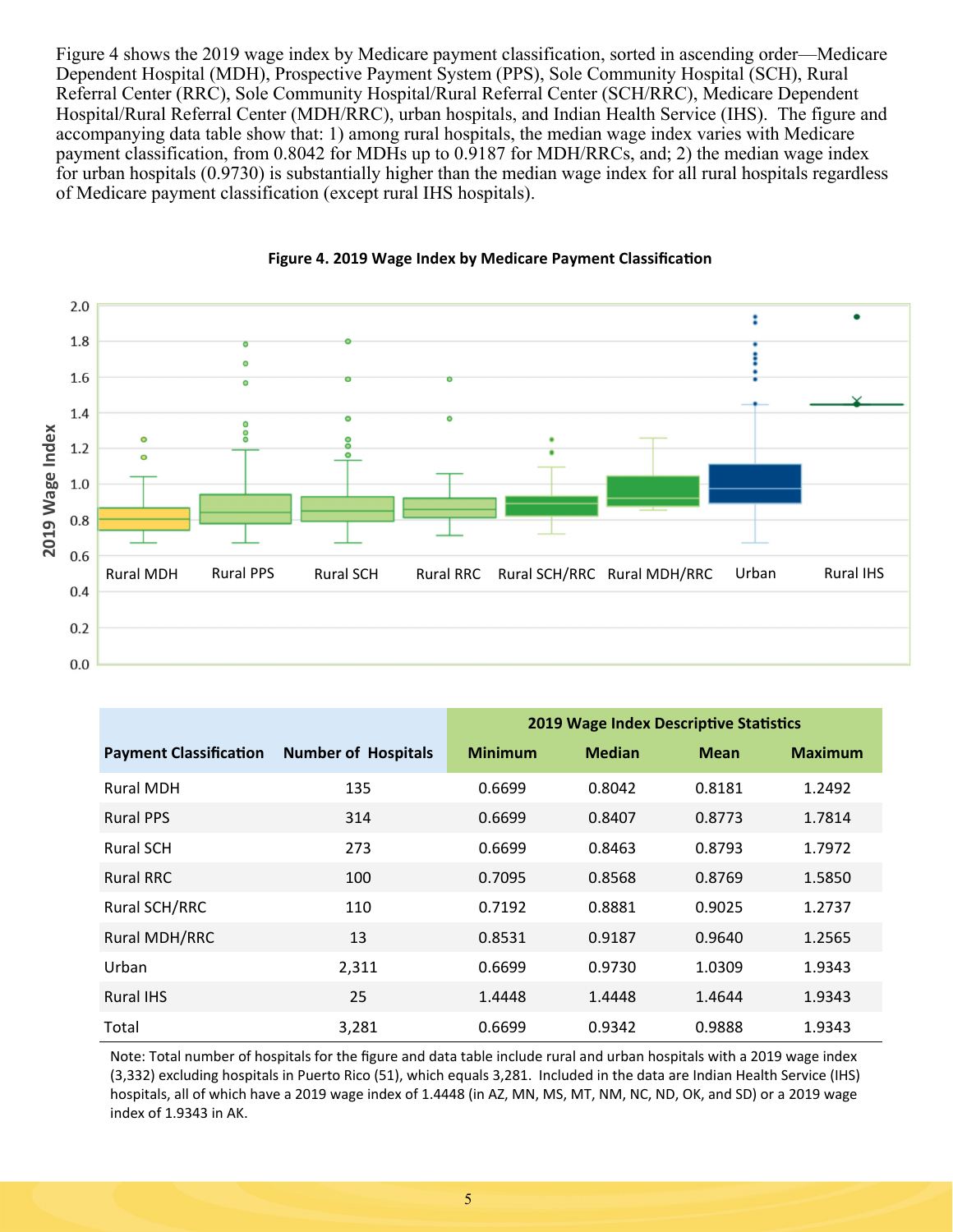Table 1 shows the results of the regression analysis of wage index and hospital financial characteristics. The table shows that rural hospitals have a wage index that is, on average, 0.1261 points less than urban hospitals, after controlling for number of beds, net patient revenue, Medicare payment designation, average daily census, and percent Medicare patients.

|                                           | <b>Coefficients</b> | <b>St. Error</b> | t Stat     | <b>P-Value</b> |
|-------------------------------------------|---------------------|------------------|------------|----------------|
| Intercept                                 | 1.0509              | 0.0119           | 88.5142    | 0.0000         |
| Rural (Yes = $1$ )                        | $-0.1261$           | 0.0095           | $-13.2528$ | 0.0000         |
| Number of beds                            | $-0.0001$           | 0.0001           | $-1.0173$  | 0.3091         |
| Net patient revenue (millions)            | 0.0002              | 0.0000           | 12.0201    | 0.0000         |
| Medicare payment classification (Yes = 1) | $-0.0265$           | 0.0093           | $-2.8550$  | 0.0043         |
| Average daily census                      | $-0.0004$           | 0.0001           | $-3.5756$  | 0.0004         |
| <b>Percent Medicare</b>                   | $-0.0764$           | 0.0266           | $-2.8674$  | 0.0042         |

#### Table 1: 2019 Wage index and hospital characteristics

Note: Total number of hospitals for the table are rural and urban hospitals with a 2019 wage index (3,332) minus hospitals in Puerto Rico (51), minus hospitals with missing data (99), which equals 3,182.

### **DISCUSSION**

The purpose of this study is to describe and compare the wage indices of rural and urban hospitals by selected financial characteristics. There are three primary findings from the study: first, *the wage index is lowest among small rural hospitals and highest among urban hospitals.* The median wage index is lowest for rural hospitals with 25 or fewer beds and less than \$25 million in net patient revenue, and highest for urban hospitals. Second, *there is substantial variation in the wage index among hospitals with different Medicare payment classifications*. The median wage index is lowest for rural Medicare Dependent Hospitals (MDHs) and highest for rural Indian Health Service (IHS) hospitals. Finally, after controlling for hospital characteristics, *rural hospitals have significantly lower wage indices than urban hospitals*. Controlling for number of beds, net patient revenue, Medicare payment designation, average daily census, and percent Medicare patients, rural hospitals have a wage index that is, on average, 0.1261 points less than urban hospitals.

The importance of the wage index in determining Medicare reimbursement is one reason why many hospital reimbursement staff are in a continuous cycle of reviewing their wage index and exploring the possibility of reclassification and other adjustments that would benefit a hospital. Even small differences in the wage index can have a significant financial impact on rural hospitals in many states.<sup>9</sup> In a recent article, CMS Administrator Seema Verma was quoted as saying that "Hospitals have told the CMS that the wage index disparities between high- and low-wage areas are vast, particularly for rural hospitals or ones that are financially struggling. This has made improving the current system a priority.<sup>"10</sup> The results of this study suggest that this priority is particularly warranted for rural hospitals.